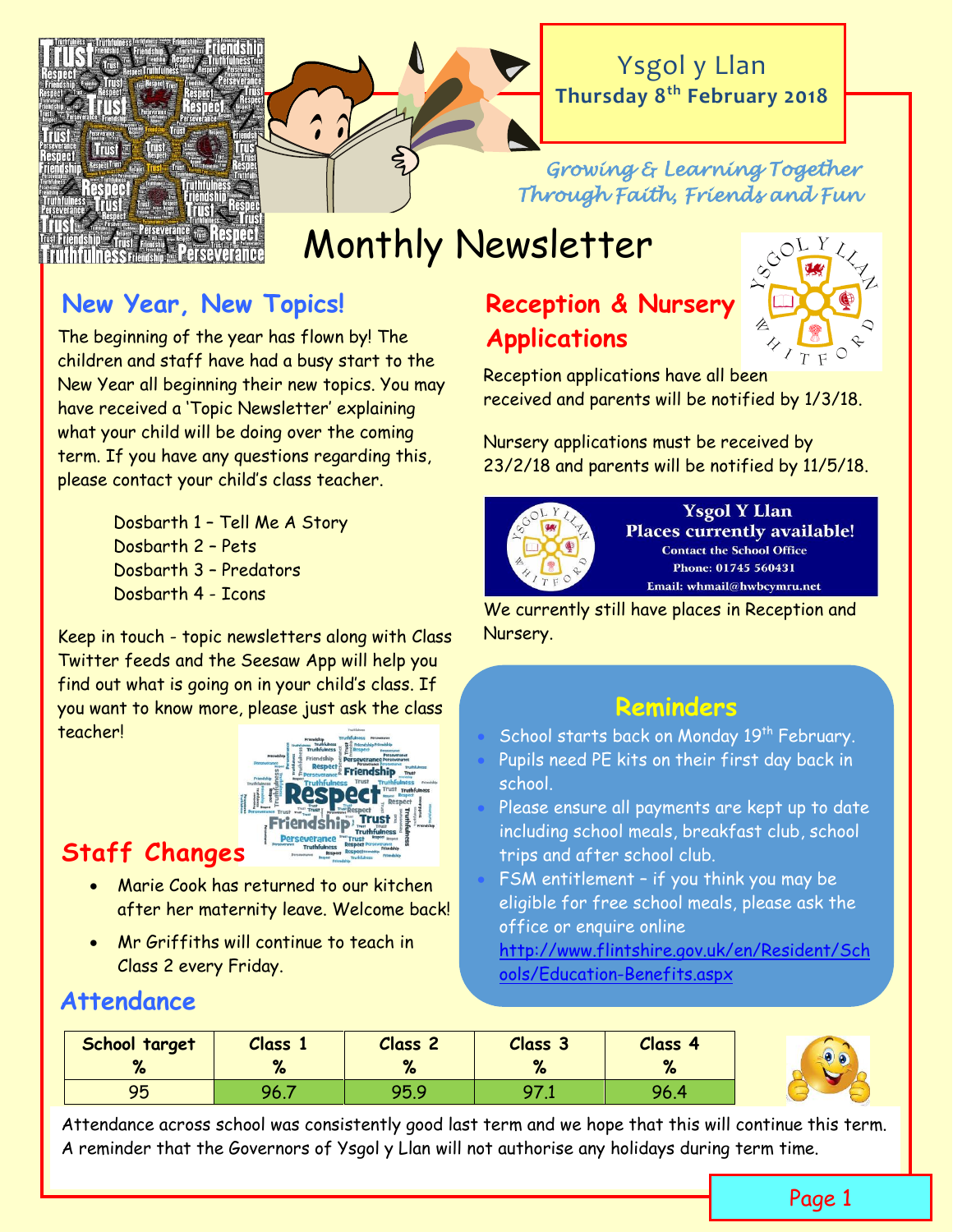#### Ysgol y Llan Newsletter Page 2

#### **Santes Dwynwen**

We had a very successful morning on Dydd Santes Dwynwen where parents and grandparents were invited in to school to share a story and some craft making with their children/grandchildren.

Thank you to Miss Randall and Criw Cymraeg for leading this, to the staff who helped out and to all of our visitors for joining us. We hope you all enjoyed yourselves and we look forward to a similar experience next year!



# **Well done to Gwyn and our kitchen staff. 5 \* again!**



Congratulations to our kitchen staff, specifically Gwyn our school cook (covering maternity leave) for achieving the highest standard of

kitchen/food hygiene.

Thanks to Gwyn for being part of the team. We wish her the very best in the future.



# **Whitford's Got Talent**

We now have our final list of entries and all pupils will be showcasing their talents on Tuesday 20<sup>th</sup> February. We can't wait to see our little performers and we wish them the very best of luck on the day. They have all shown courage in entering and we will ensure that they are supported on the day.

> **SCHOOL UNIFORM School Uniform is available from [Forrester Sports](http://www.forrestersports.co.uk/acatalog/Ysgol-Y-Llan-Whitford.html) in Mold.**

# **Friends of the School**

EVENTS & SUPPORT

The next Friends of the School event will be the school **disco** on Friday 23rd February.

This will be followed by the **Mother's Day Secret** Shop on Thursday 8<sup>th</sup> March at 3.30pm. This will be a perfect opportunity to unwind and have a tea and cake whilst children choose the perfect gift for their special mums!

More information will follow from the Friends but please get in touch if you think that you can help with any event organised. Thank you!

#### MONEY RAISED

The Friends of the School organise many events. With your support, they have already raised a further £1200.20 (profit) this year. This is a fantastic amount and the Friends are now in discussion with the school over potential resources/spending for the pupils.

#### NEW & EXISTING IDEAS

The Friends are always looking for new ideas for events. Please get in touch if you have any bright ideas. One recent idea was an 'Auction of Promises' and we hope that this can take place in the near future.

Remember that you can still support through previous ideas such as Bags to School and Your School Lottery.

[https://www.yourschoollottery.co.uk/lottery/scho](https://www.yourschoollottery.co.uk/lottery/school/ysgol-y-llan) [ol/ysgol-y-llan](https://www.yourschoollottery.co.uk/lottery/school/ysgol-y-llan)

After half term, we welcome any donations of Easter Eggs for our annual Easter Bingo on Wednesday 14<sup>th</sup> March at 6pm. Thank you in advance!

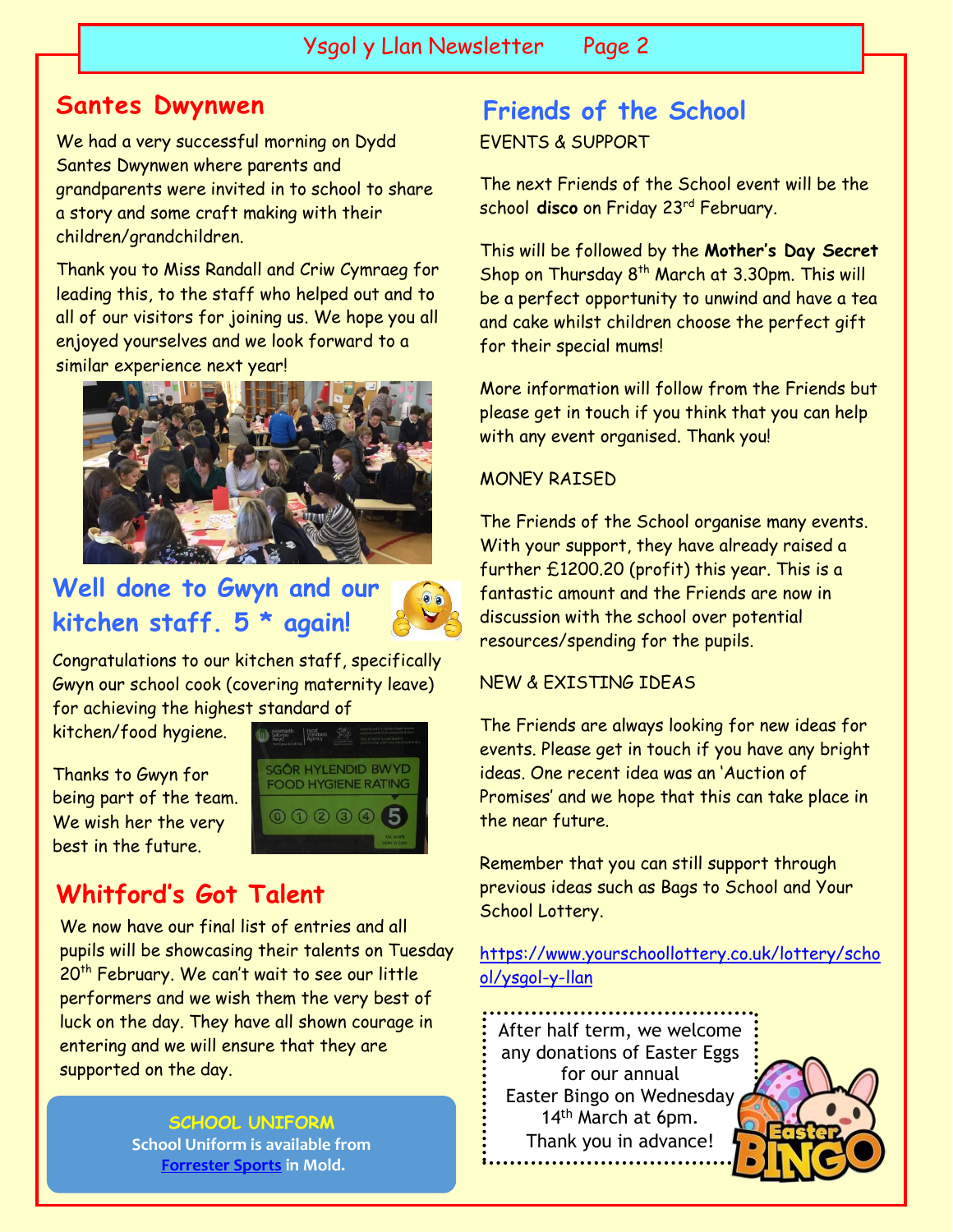Ysgol y Llan Newsletter Page 3

### **Dodgeball Festival**

Well done to the pupils who took part in the dodgeball festival. Both teams came 3<sup>rd</sup> place in their groups and ended up playing against one another in a play-off! Da iawn pawb!

Dodgeball will be replaced by hockey after the half term and will take place on a Friday after school.

### **Flintshire Primary Quiz**

Thank you to the children who represented our school in the Flintshire Primary Quiz earlier on in the year. They were wonderful representatives at Holywell library and finished 3<sup>rd</sup> place in the area competition.





# **Celebration Assembly**

Every week, we enjoy celebrating many achievements in school. Celebrations are shared weekly on our twitter page and website. These include:

- Seren yr Wythnos (Star of the Week) celebrating good work/effort in class
- Headteacher's Award given for being positive role models, following school rules and demonstrating our Christian Values
- Golden Dustpan Award presented to the class which has persevered to keep their classroom area tidy throughout the week
- Attendance Trophy for the class that has the highest attendance for that week
- Outside school achievements any personal achievements, certificates, awards etc from outside of school are recognised and celebrated



Many pupils expressed an interest in being part of our new Ethos Council last term. This new council will use the power of pupil voice to shape how we approach Religious Education and Collective Worship in school.

The Ethos Council will meet on a half termly basis and will feed back their findings to the senior leadership team and school governors.

Initially, they have decided that they want:

- children and parents to be more aware of our Christian Values (especially our core values)
- children to be more involved in planning and leading collective worship

In order to achieve the above, they initially want:

- to develop a reward system for demonstrating Christian Values
- to make pupils and parents more aware about the home-school materials for each Christian Value
- to lead the first collective worship for each half term